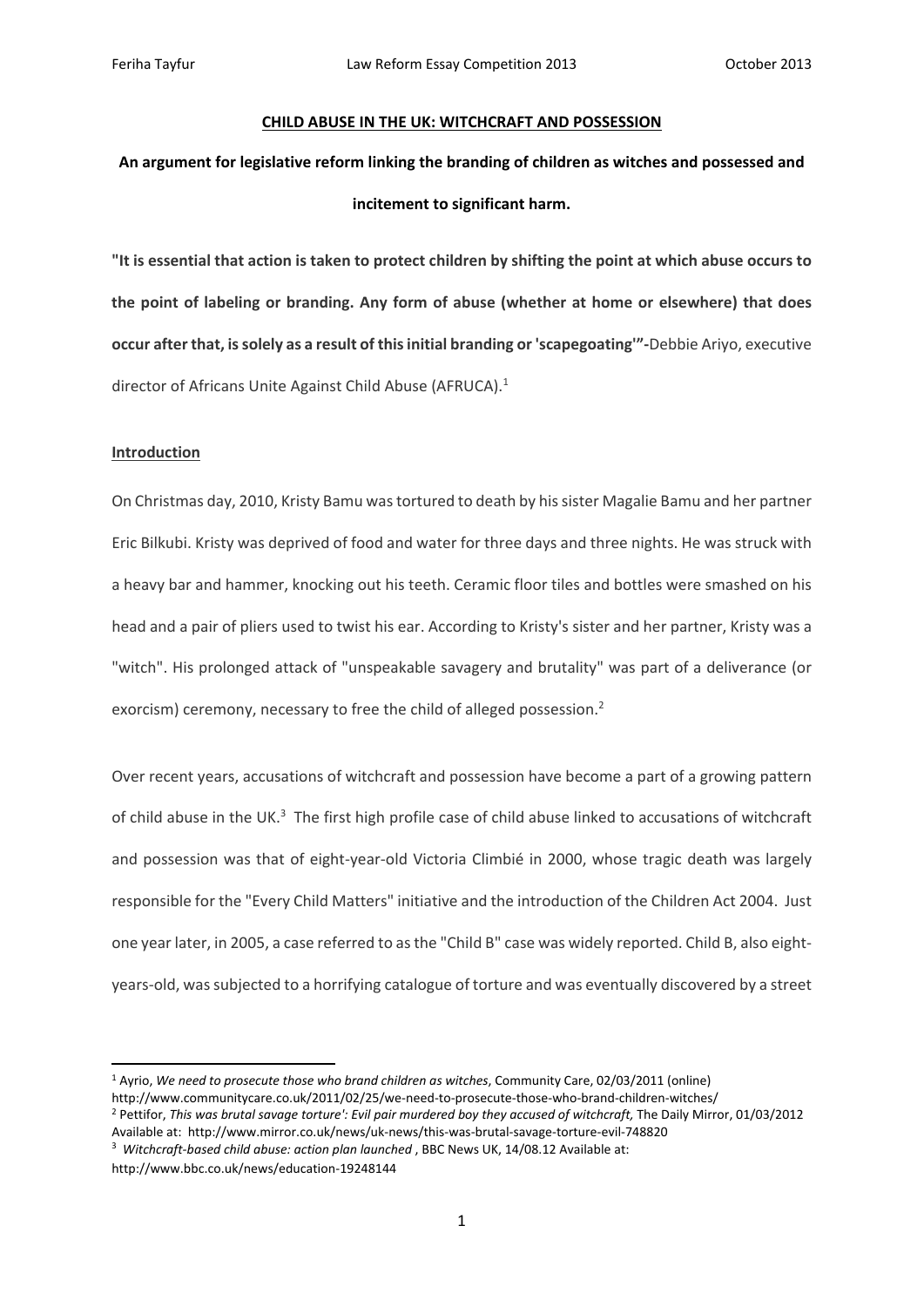warden sitting outside an East London flat, shivering and covered in cuts and bruises. There have also been other, less publicised cases, including a pastor from Bradford who abused his two sons because he believed they were possessed.<sup>4</sup>

In August 2012, in response to Kristy Bamu's murder, the government launched an action plan to tackle child abuse linked to witchcraft and possession. The key aims of the action plan are to raise awareness and set out 'urgent practical steps to identify and protect children at risk'<sup>5</sup>

However, the government's recent efforts arguably do not go far enough. The action plan fails to address the fact that cases of child abuse linked to witchcraft and possession have their origin in the branding of vulnerable children as witches and possessed by evilspirits. Although the law criminalises the physical abuse that occurs once a child is branded as a witch and possessed by evilspirits, nowhere in UK law is the link between child‐branding and incitement to harm made.

Therefore, this essay will propose that the law is reformed to include the criminal offence of inciting significant harm to a child. Such an offence may be akin to the offence of inciting racial hatred (Race Relations Act 1976, Public Order Act 1986 and Criminal Justice and Public Order Act 1994).

## **Definitions**

Although there is no common language for the concepts in this paper the most acceptable terms across faith‐based organisations, non‐governmental organisations and the public sector include 'possession by evils spirits' and 'witchcraft'.

<sup>4</sup> Bahunga*, Tackling child abuse linked to faith or abuse,* Every Child Journal, (online) p. 15 Available at: http://www.afruca.org/wp‐content/uploads/2013/07/ECJ‐3‐4‐Faith‐based‐abuse.pdf

<sup>5</sup> *Press release: action plan to stop child abuse in the name of faith or belief,* 14/08/12 (online). Available at: https://www.gov.uk/government/news/action‐plan‐to‐stop‐child‐abuse‐in‐the‐name‐of‐faith‐or‐belief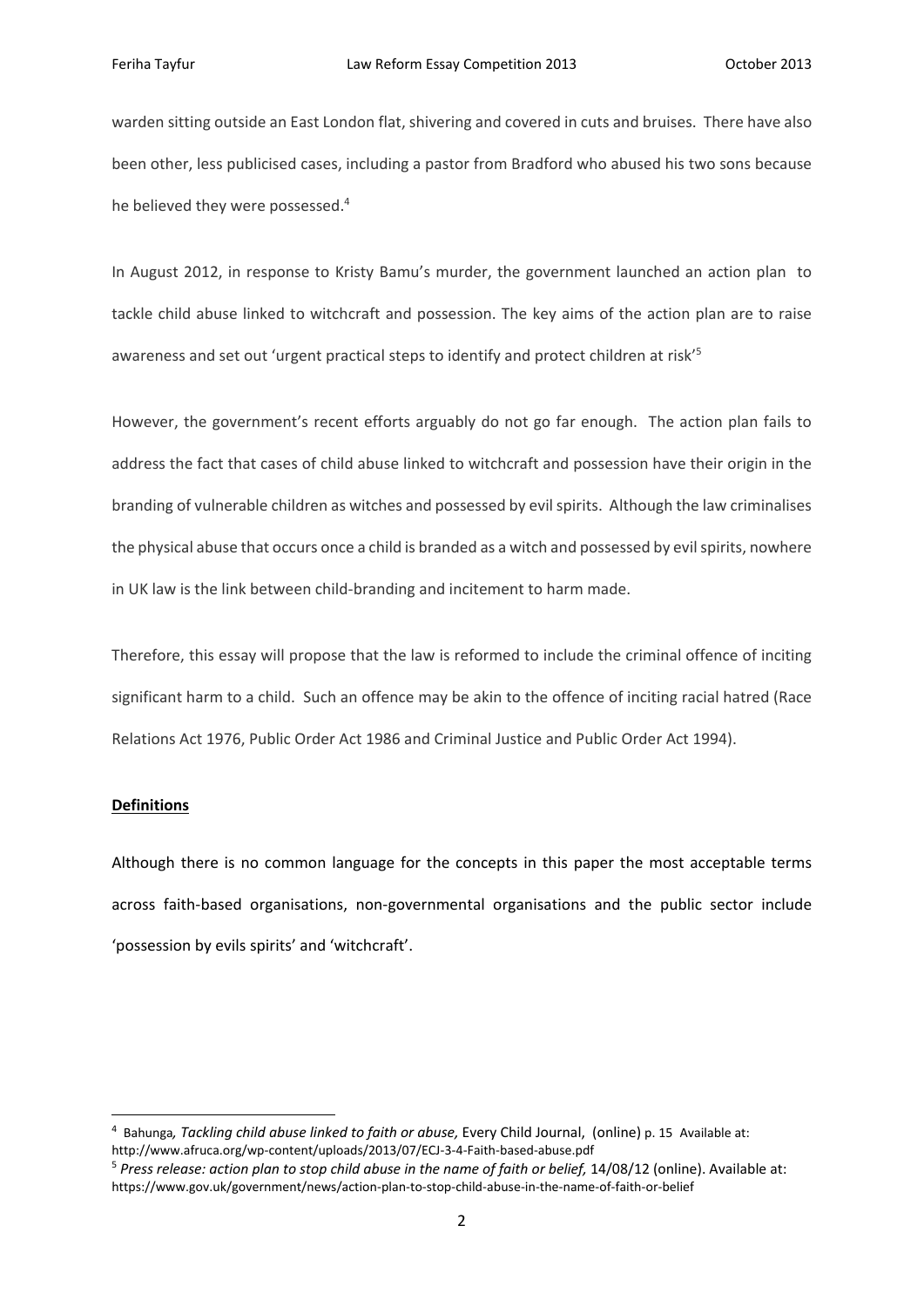The term possession can be defined as an evil force which has entered a child and is controlling him/ her from within. The term 'witch' means a child who is able to use evil forces to harm others. Once a child has been branded as a witch and possessed the child may then undergo an exorcism.

The Collins English Dictionary defines exorcism as "the act of expelling or attempting to expel one or more evil spirits from a person or place believed to be possessed or haunted, by prayers, adjurations, and religious rites". The following passage is often relied upon to justify exorcisms in the Christian context:

Jesus gave his twelve disciples the power against unclean spirits, to cast them out, and to heal them all manner of sickness, and all manner of disease<sup>6</sup>

The range of behaviour associated with exorcism can include praying for a child while he/ she are present through to "beating the devil out of the child".

For the purposes of this essay a child is considered to be a young person under the age of 18 years old as defined by the Children Act 1989.<sup>7</sup>

#### **Background: Legal Developments in the Practice of Witchcraft and Possession in the UK**

Witchcraft and possession have a long history in English law. The first English statute criminalising the practice of witchcraft was introduced by Henry VII in 1542, followed by new, stricter, legislation by Elizabeth I in 1563 and James I in  $1604^8$ . James I took a particularly keen interest in witchcraft. Considering himself somewhat of an expert on the subject, he published a book entitled 'Demonology' (1597) - a handbook on how to recognise and destroy witches.  $9$ 

<sup>6</sup> Matt 10:1

<sup>7</sup> Stobbart, Child abuse linked to accusations of "possession" and "witchcraft", 2006 (online) p. 5. Available at: http://217.35.77.12/CB/england/research/pdfs/2006/RR750.pdf

<sup>8</sup> Levack, *The Oxford Handbook of Witchcraft in Early Modern Europe and Colonial America,* p. 470

<sup>9</sup> Kors and Peters, *Witchcraft in Europe, 400‐1700: A Documentary History,* p. 394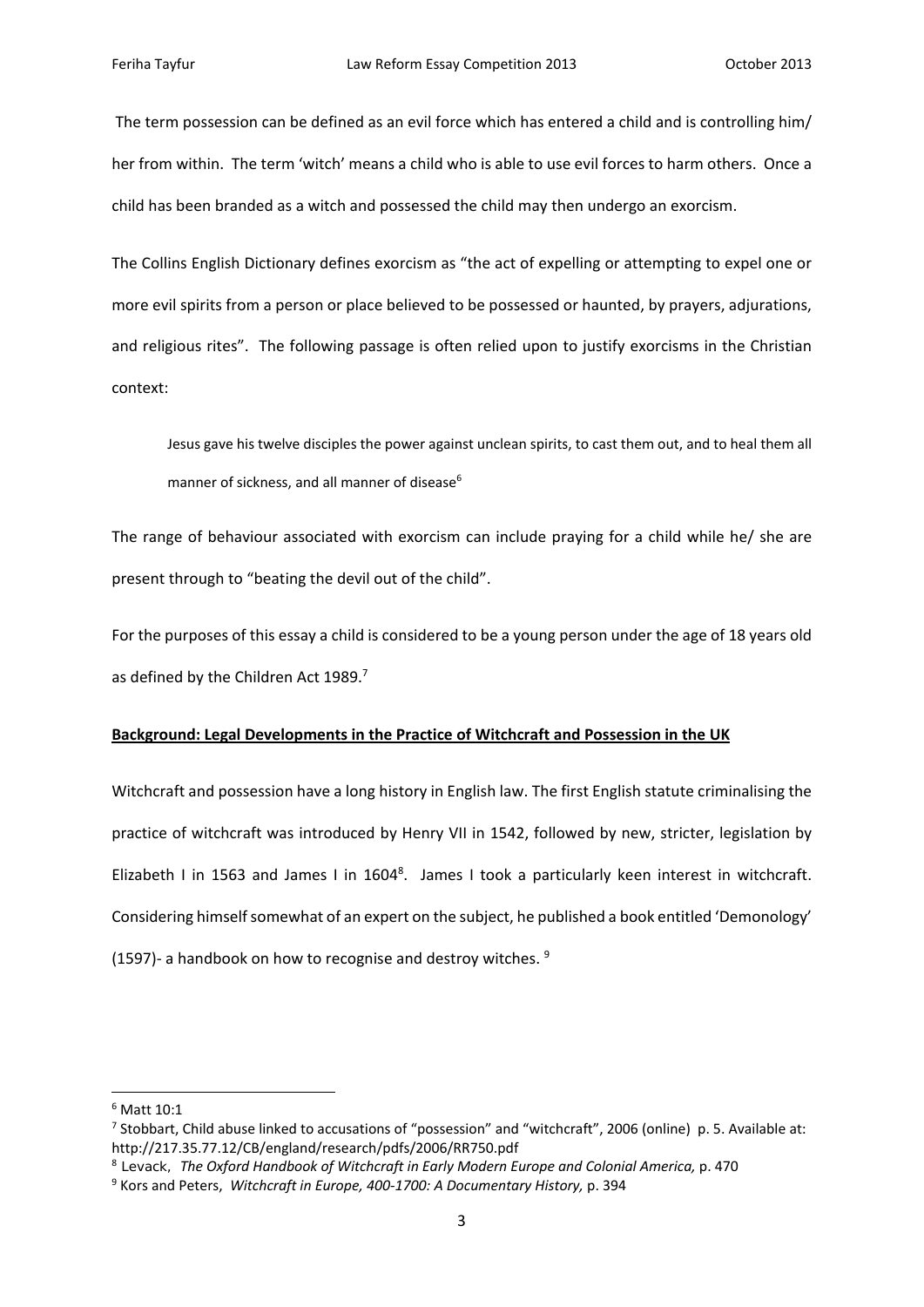In 1735, a further Witchcraft Act was introduced which repealed the 1604 Act. This marked a complete reversal in attitudes. Penalties for the practice of witchcraft as traditionally constituted were replaced by penalties for the pretence of witchcraft. For example, a person who claimed to possess the ability to foretell the future was to be punished as a vagrant and a con artist, subject to fines and imprisonment.<sup>10</sup>

The last person convicted under the Witchcraft Act 1735 was Jane Rebecca Yorke of Forest Gate in East London. In 1944, Yorke was convicted on seven counts of "pretending...to cause the spirits of deceased persons to be present" and bound over $^{11}$ . In 1951, the Witchcraft Act 1735 was repealed by the Fraudulent Mediums Act 1951, which in turn was repealed in 2008.<sup>12</sup>

In 2013, witchcraft is no longer generally viewed as baring the same threat to society as it once did. Thisisreflected in Article 9 of the European Convention on Human Rights (also section 9 of the Human Rights Act 1998) which provides the right to freedom of thought, conscience and religion. This includes: the freedom to change religion or belief; to exercise religion or belief publicly or privately, alone or with others; to exercise religion or belief in worship, teaching, practice and observance; and the right to have no religion (e.g. to be atheist or agnostic) or to have non‐religious beliefs protected (e.g. philosophical beliefs such as pacifism or veganism).

Article 9 is a qualified right and as such the freedom to manifest a religion or belief can be limited, so long as the limitation: is prescribed by law; is necessary and proportionate; and pursues a legitimate aim, namely: the interests of public safety; the protection of public order, health or morals; or the protection of the rights and freedoms of others.

# **Child‐Branding Linked to Accusations of Witchcraft and Possession: The Case for Reform**

<sup>10</sup> Gibson, *Witchcraft and Society in England and America, 1550‐1750,* p. 7

<sup>11</sup> Chambers, *The Witchcraft Act wasn't about women on brooms*,24/01/07 (online). Available at http://www.theguardian.com/commentisfree/2007/jan/24/comment.comment3

*<sup>12</sup> Living heritage: religion and belief,* (online). Available at http://www.parliament.uk/about/living‐ heritage/transformingsociety/private-lives/religion/overview/witchcraft/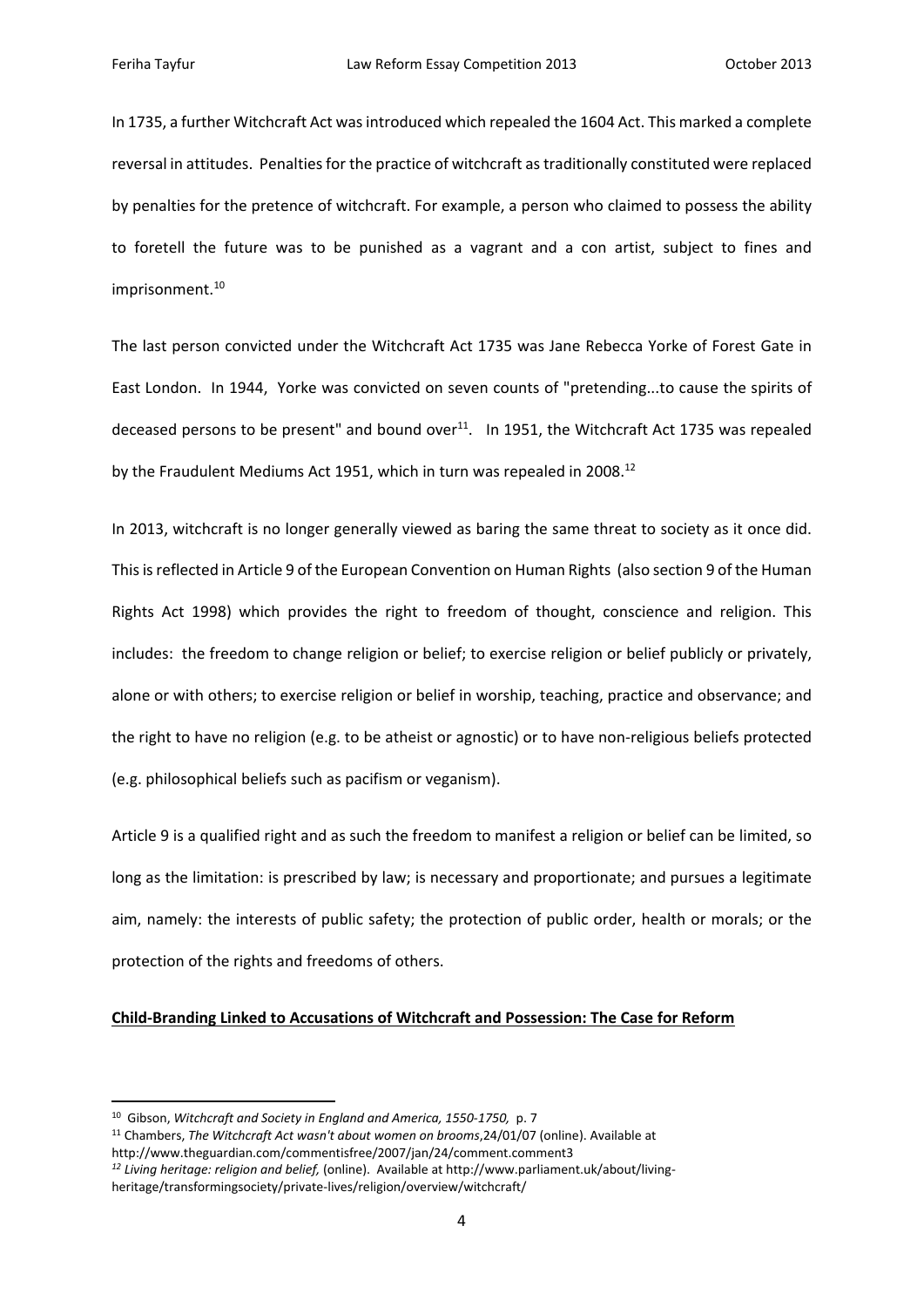Witchcraft and possession are phenomenon's largely nurtured within a Christian context. In the UK, witchcraft and possession is frequently linked to Congolese (and increasingly also Angolan) diasporas. Often these diasporas are connected to Pentecostal communities or other types of churches associated with Christian fundamentalism. <sup>13</sup>

In many instances, accusations of witchcraft are made and/or verified by African churches in the UK<sup>14</sup>. Often within these churches, there is a strong focus on success. Success is measured in wealth and material possession and considered as a mark of God'sfavour. Those who do notsucceed believe that they have been prevented from doing so by witchcraft and possession. This places migrant and non‐ migrant experiencing difficulties (for example, unemployment, divorce, illness etc.) at particular risk.15

Often at the centre of these churches are religious entrepreneurs or "rogue pastors" willing to take advantage of migrants and non‐migrants experiencing such difficulties. Those who are diagnosed as witches by so-called "rogue pastors" are usually the most vulnerable members of our society. This includes: children with disability (i.e. autism, epilepsy, Down syndrome and dyslexia), children living away from home in private fostering situations, living with a step parent or with one natural parent absent or dead, children whose parents have been diagnosed as witches and children with challenging behaviour.16

It is often within a pastor's interest to diagnose a child with a condition that only they can cure. Material rewards gained by pastors can range from charging £500 for an oil that is going to 'cure' a child of evil spirits<sup>17</sup>, to the more profitable such as the performance of an exorcism performed by the

<sup>&</sup>lt;sup>13</sup> De Boeck, At risk, as risk: abandonment and care in a world of spiritual insecurity. The Devils Children. From spirit possession to witchcraft: new allegations that affect children. La Fontaine, p.133

<sup>14</sup> Bahunga*, Tackling child abuse linked to faith or abuse,* (online) p. 13 Available at: http://www.afruca.org/wp‐ content/uploads/2013/07/ECJ‐3‐4‐Faith‐based‐abuse.pdf

<sup>15</sup> La Fontaine *Child witches in London: tradition and change in religious practice and belief*. The Devils Children. From spirit possession to witchcraft: new allegations that affect children. La Fontaine, p.124

<sup>&</sup>lt;sup>16</sup> Stobbart, Child abuse linked to accusations of "possession" and "witchcraft", 2006 (online) p. 21. Available at: http://217.35.77.12/CB/england/research/pdfs/2006/RR750.pdf

<sup>17</sup> Topping, *Accusations of witchcraft are part of a growing patter of child abuse in the UK* The Guardian, 01/03/2012 (online). Available at: http://www.theguardian.com/uk/2012/mar/01/accusations‐witchcraft‐pattern‐child‐abuse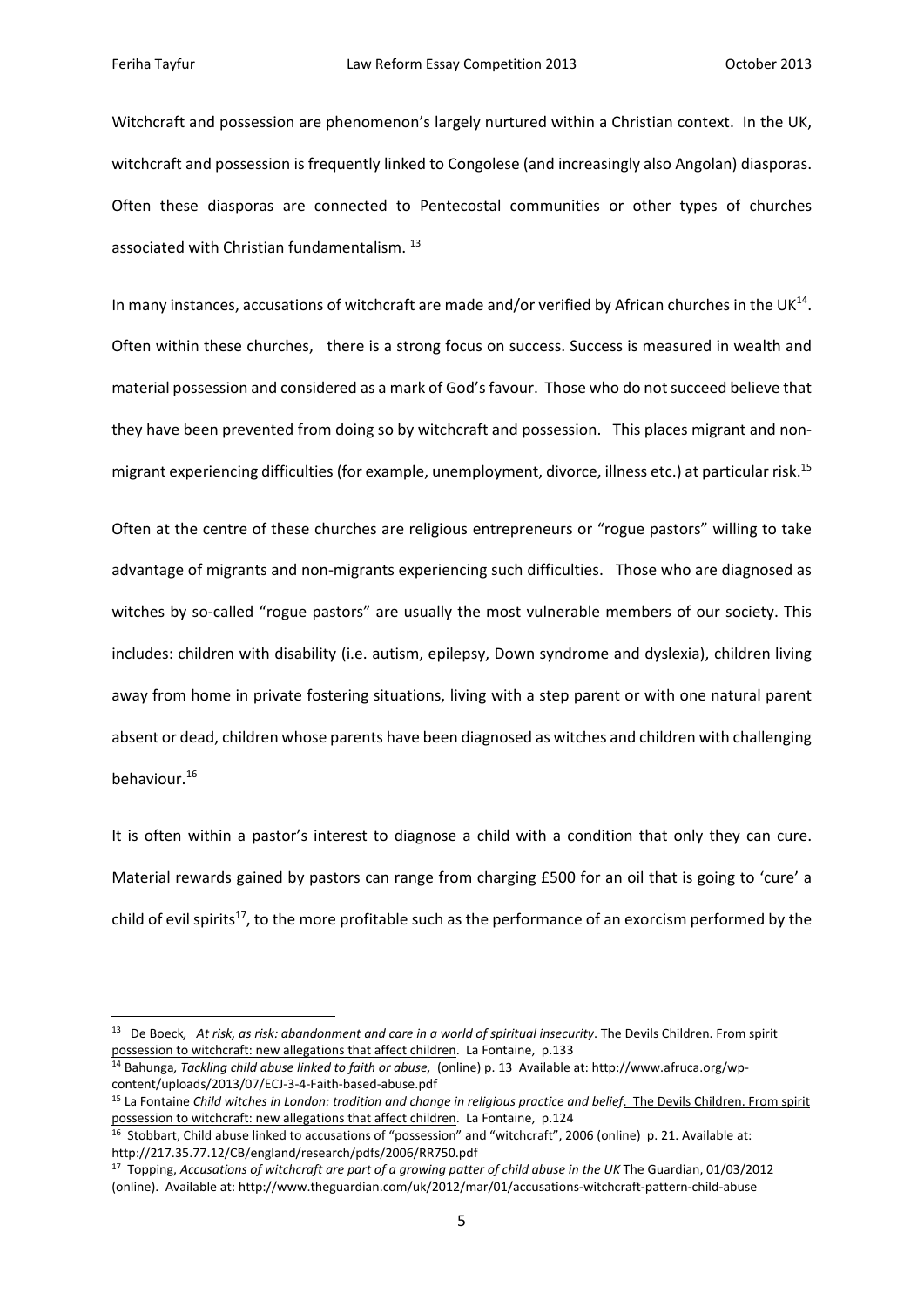pastor of the church. The prestige of large congregations as a result of successful exorcism ceremonies is also no doubt an attractive feature.

Once a pastor has diagnosed a child the pastor's diagnosis is not questioned further by members of the community. This is due to the belief that the pastor's word is the will of God. This is particular point of concern when one considers the actions which follow a diagnosis.

In 2012, MP Chuka Umunna stated that witch branding in the African context is tantamount to violence.<sup>18</sup> The actions following the branding of a child as a witch and possessed, often encompass neglect, physical, emotional and sexual abuse.

In cases of child abuse linked to witchcraft and possession it is important to highlight that much of the physical abuse suffered by the child is not carried out by the pastor themselves. Most violent exorcisms are primarily carried out by non-parent carers<sup>19</sup>. However, a pastor's diagnosis makes it possible for others to violently abuse children diagnosed by the pastor as witches and possessed. Without the pastor's diagnosis there cannot effectively be any grounds for violence.

This does not mean however, that the pastor's role is one merely of diagnosis. Pastors play a somewhat less dramatic role in the abuse that follows diagnosis. This may include: long prayers, thus depriving a child of sleep and traumatising a child with threats of hell if they do not repent for their evil deed(s) or witchcraft etc. <sup>20</sup>

It is clear from the evidence cited above that trusted members of the community are abusing their power, often for financial gain and at the expense of the most vulnerable members of our society. However, regardless of this fact, 'rogue pastors' remain outside the reach of the law. To date, no pastor in the UK has been prosecuted for their role in the abuse suffered as a direct consequence of

 $18$  London MP hold summit on 'witch' branding, Lapidomedia,  $18/04/12$  (online) Available at: http://www.lapidomedia.com/node/960

<sup>19</sup> Stobart*, Child abuse linked to accusations of 'possession' and witchcraft*, The Devils Children. From spirit possession to witchcraft: new allegations that affect children. La Fontaine, p.151

<sup>20</sup> Bahunga*, Tackling child abuse linked to faith or abuse,* Every Child Journal, (online) p. 13 Available at:

http://www.afruca.org/wp‐content/uploads/2013/07/ECJ‐3‐4‐Faith‐based‐abuse.pdf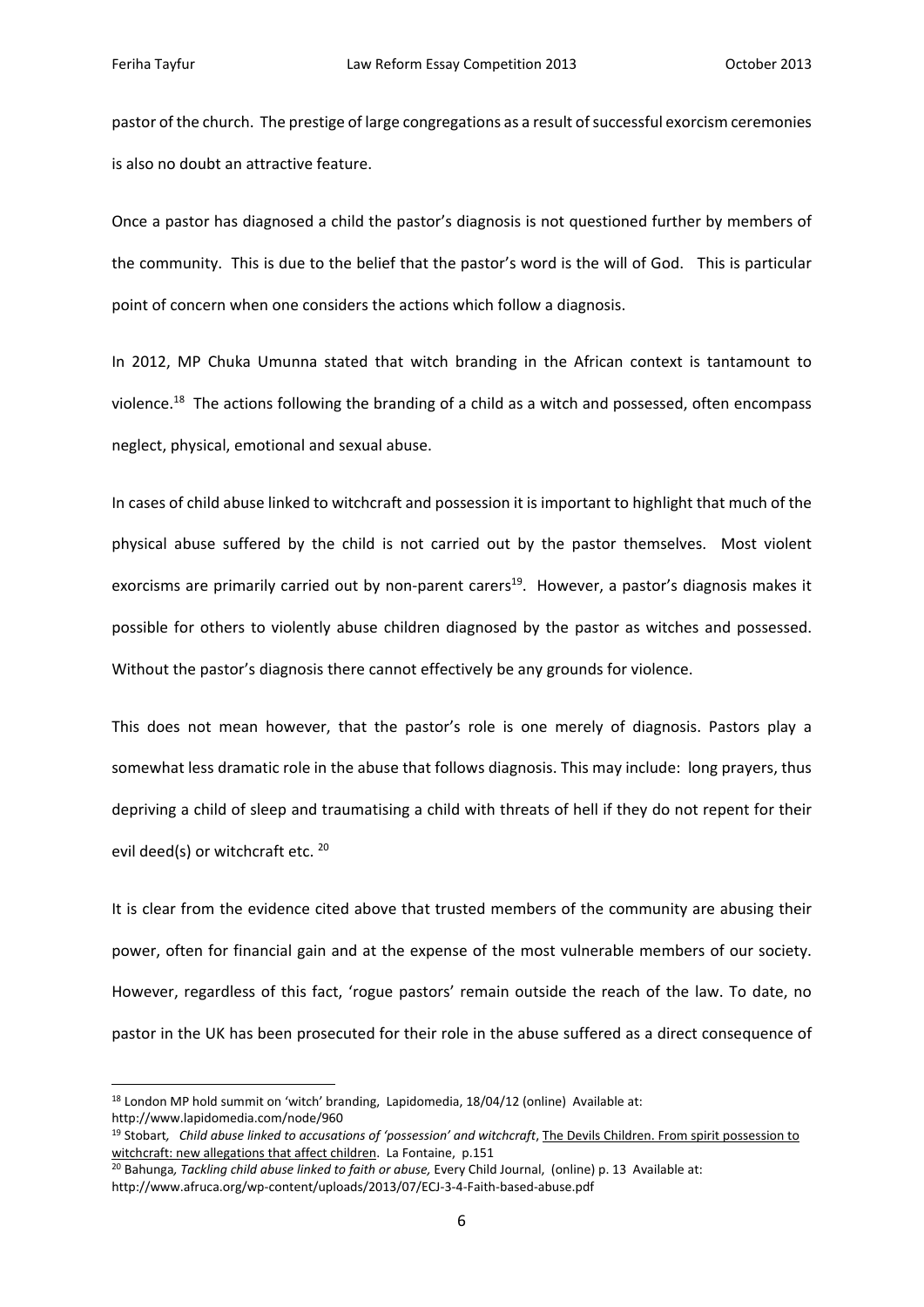their diagnosis of children such as Victoria Climbié, Child B and Kristy Bamu. This issue will be addressed in the subsequent section of this essay.

#### **Proposals for Reform: Inciting Significant Harm to a Child**

In 2003, Lord Laming issued a report of inquiry into the death of Victoria Climbié. The report stated that cultural differences should never again be a factor in inadequate child protection.<sup>21</sup> However, over the last decade, Scotland Yard has conducted 83 investigations into child abuse linked to accusations of witchcraft and possession.<sup>22</sup> An effective solution is clearly yet to be found.

This paper will argue therefore, that a legislative layer of protection is the only solution in ensuring that indeed, cultural differences are never a factor for inadequate child protection. Without this much needed protective layer the issue of child abuse linked to accusations of witchcraft and possession will continue to persist.

One solution in addressing the issue of child abuse linked to accusations of witchcraft and possession maybe to take an approach similar to that taken by the Democratic Republic of the Congo (DRC) where child witch branding is a criminal offence under Child Protection Law 2009.<sup>23</sup>

However, in the European context, such an approach may stand little ground against Article 9 of the ECHR as it targets the belief in witchcraft itself. To state that it is a criminal offence to accuses, allege or threaten to accuse a child of being a witch or wizard<sup>24</sup>, may be seen as a revert back to the old English witchcraft laws enacted by Henry VII, Elizabeth I and James I in the 1500‐1600's.

<sup>&</sup>lt;sup>21</sup> Shelley, 'Beating children is wrong, isn't it? Resolving conflicts in the encounter between religious worldviews and child protection' (2013), *Ecclesiastical Law Journal*, p.1

<sup>22</sup> *Witchcraft‐based child abuse: action plan launched,* BBC News UK, 14/08/12 Available at:

http://www.bbc.co.uk/news/education‐19248144

<sup>23</sup> *A girl accused of witchcraft find support in the Democratic Republic of the Congo,* UNICEF, 29/07/13 (online). Available at: http://www.unicef.org/infobycountry/drcongo\_69736.html

<sup>24</sup> AFRUCA, *AFRUCA proposal to amend the Children and Young Persons Act 1933* , AFRUCA 01/06/13 (online). Available at: http://www.afruca.org/position‐paper/afruca‐proposal‐to‐amend‐the‐children‐and‐young‐persons‐act‐1933/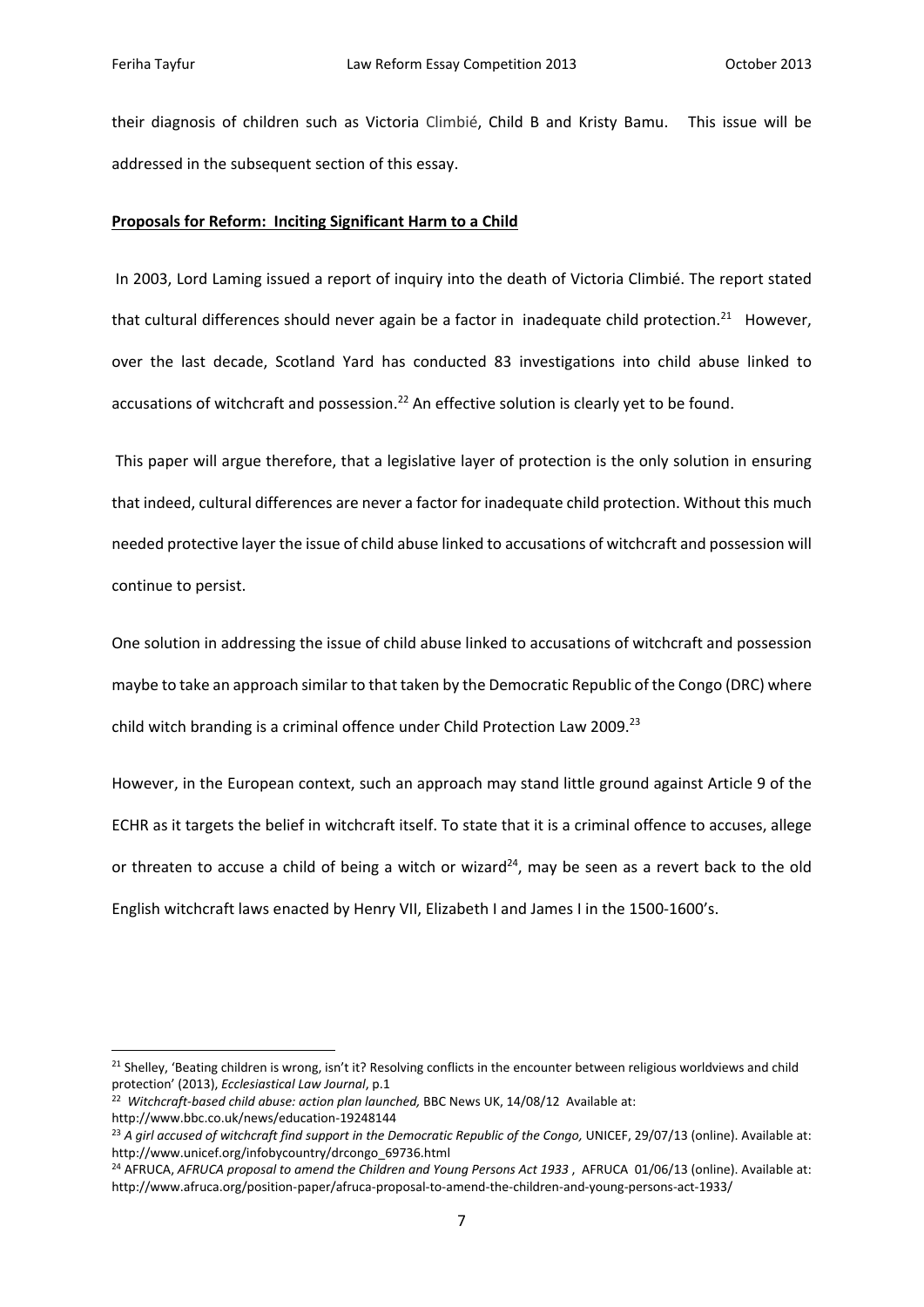Under Article 9 of the ECHR it is quite acceptable for an individual or group of individuals to believe in the existence of witches and possession and further, to believe that children could embody these beliefs. After all, in law, there is nothing wrong with the belief in itself.

In an attempt to address UK child abuse linked to accusations of witchcraft and possession, nongovernmental organisation AFRUCA has proposed that the Children and Young Persons Act 1933 is reformed to enhance the protection of children against accusations of witchcraft or possession. AFRUCA have suggested that the meaning of "ill-treats" under section  $1(2)(c)$  includes the:

Communication by word or by action, a belief that the child is possessed by evil spirits or has supernatural harmful powers<sup>25</sup>

However, AFRUCA's suggestion, again, targets the belief in witchcraft and possession itself. In order to avoid Article 9 criticism a more flexible approach must be employed.

Therefore, this paper suggests that the law is reformed to include the criminal offence of *inciting significant harm to a child*. <sup>26</sup> This may be akin to inciting racial hatred under the Race Relations Act 1976, Public Order Act 1986 and Criminal Justice and Public Order Act 1994, which prohibit the use of threatening, abusive or insulting words or behaviour, or displaying any written material which is threatening, abusive or insulting with the intention of stirring up racial hatred or where racial hatred is likely to be stirred up. No person would need to be the object of the incitement. It would be sufficient that those who carry out the abuse were simply encouraged to do so<sup>27</sup>. In the context of child abuse linked to witchcraft and possession such legislative reform would finally target 'rogue' pastors whose diagnose is fundamental to the abuse which follows.

<sup>25</sup> AFRUCA, *AFRUCA proposal to amend the Children and Young Persons Act 1933* , AFRUCA 01/06/13 (online). Available at: http://www.afruca.org/position‐paper/afruca‐proposal‐to‐amend‐the‐children‐and‐young‐persons‐act‐1933/

 $26$  This suggestion has also been made, rather casually in a blog, by Child protection expert Chris Mills : Available at:

www.chrismillsblog.blogspot.co.uk/2012/08/child‐abuse‐and‐witchcraft.html

<sup>27</sup> Smith and Hogan, *Criminal law,* p.1110‐1116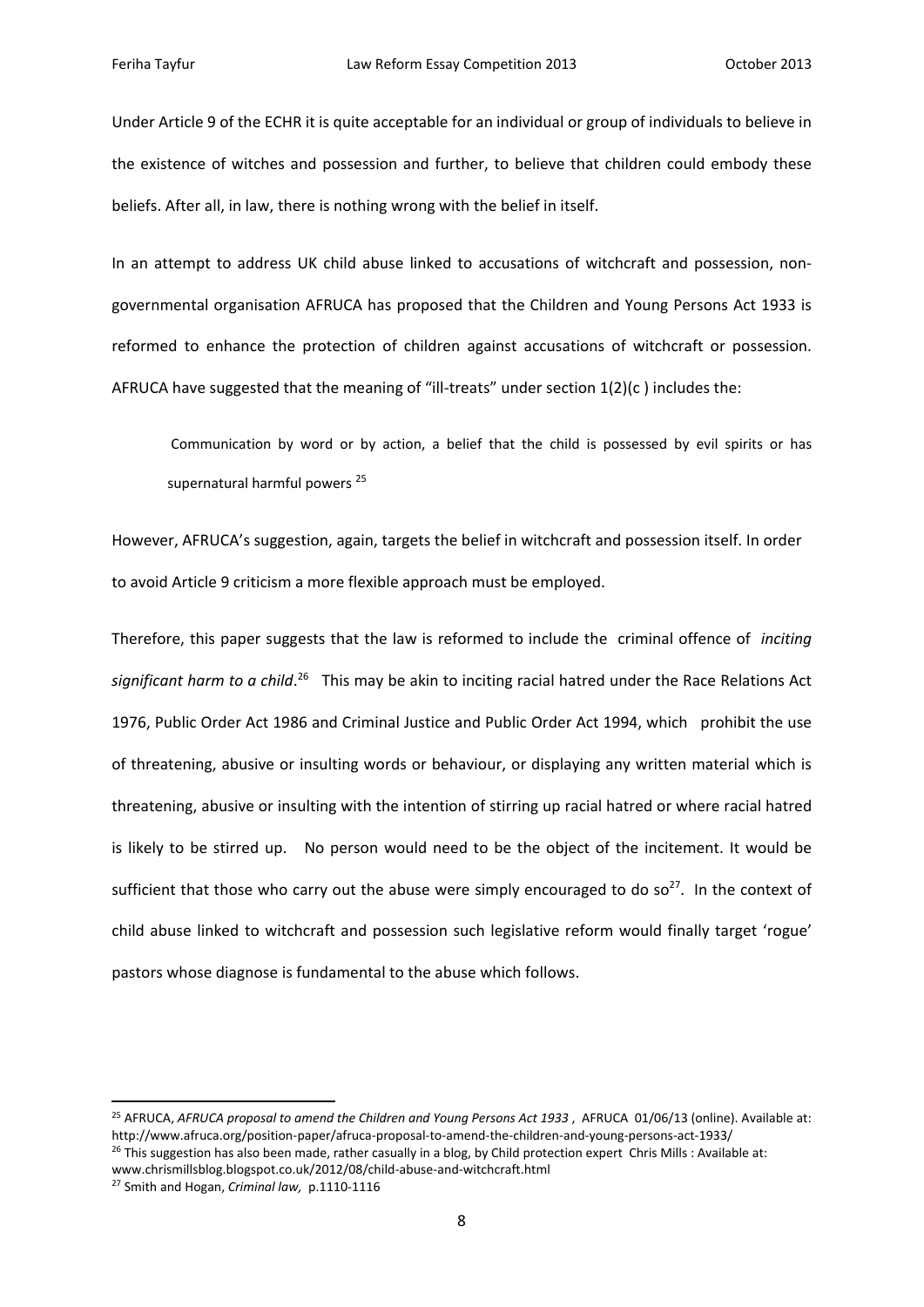However, in order for the full effect of such proposed legislative reform to be felt it must be coupled with the four key areas of work (i.e. engaging communities, empowering practitioners, victim support and communicating key messages) as suggested by the government national action plan for tackling child abuse linked to faith or belief. In addition, stricter regulations of the churches where those inciting harm upon children can be found are also required. Currently anyone can establish a church without an obligation to have child protection project policies in place.<sup>28</sup>

## **Conclusion**

It is clear to see from the evidence outlined in this paper that an additional legislative protective layer is needed in order to properly address the issue of child abuse linked to witchcraft and possession. Such legislation would shift the point of abuse to the earlier stage of branding, which would consequently act as a protective mechanism for those most at risk. It is only when such commitment is made by the law that the abuse suffered by as Victoria Climbié , Child B and Kristy Bamu is likely to be a thing of the past and not the future.

*Word count: 2,956*

<sup>28</sup> Bahunga*, Tackling child abuse linked to faith or abuse,* Every Child Journal, (online) p. 17 Available at: http://www.afruca.org/wp‐content/uploads/2013/07/ECJ‐3‐4‐Faith‐based‐abuse.pdf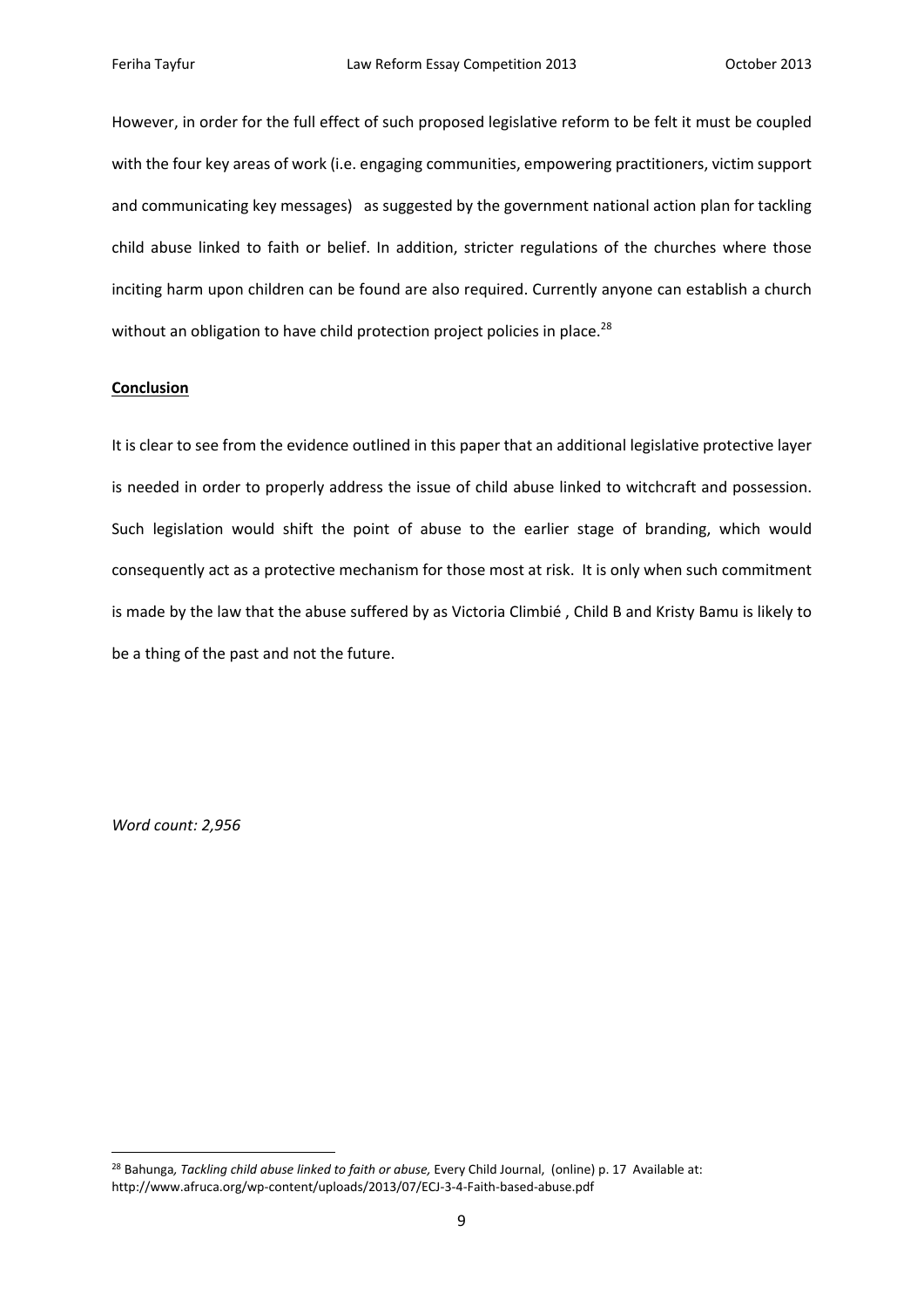# **Bibliography**

### **Books**

Brian P. Levack (2013) *The Oxford Handbook of Witchcraft in Early Modern Europe and Colonial America* (Oxford, Oxford University Press)

Alan Charles Kors and Edward Peters (2001) *Witchcraft in Europe, 400‐1700***:** *A Documentary History* (USA, University of Pennsylvania Press)

Marion Gibson (2003) *Witchcraft and Society in England and America, 1550‐1750,* (USA, Cornell University Press)

Jean La Fontaine, (2009) *The Devils Children. From Spirit Possession to Witchcraft: New Allegations that Affect Children* (Surrey, Ashgate Publishing Limited)

Smith and Hogan (2011), *Criminal law* (Oxford, Oxford University Press)

# **Journal Articles**

Catherine Shelley, 'Beating children is wrong, isn't it? Resolving conflicts in the encounter between religious worldviews and child protection' (2013), *Ecclesiastical Law Journal*

### **Case Law**

R v Williamson [2005]UKHL 15

## **Legislation**

Children Act 1939

Children Act 2004

Children and Young Persons Act 1933

Criminal Justice and Public Order Act 1994

European Convention on Human Rights

Public Order Act 1986

Race Relations Act 1976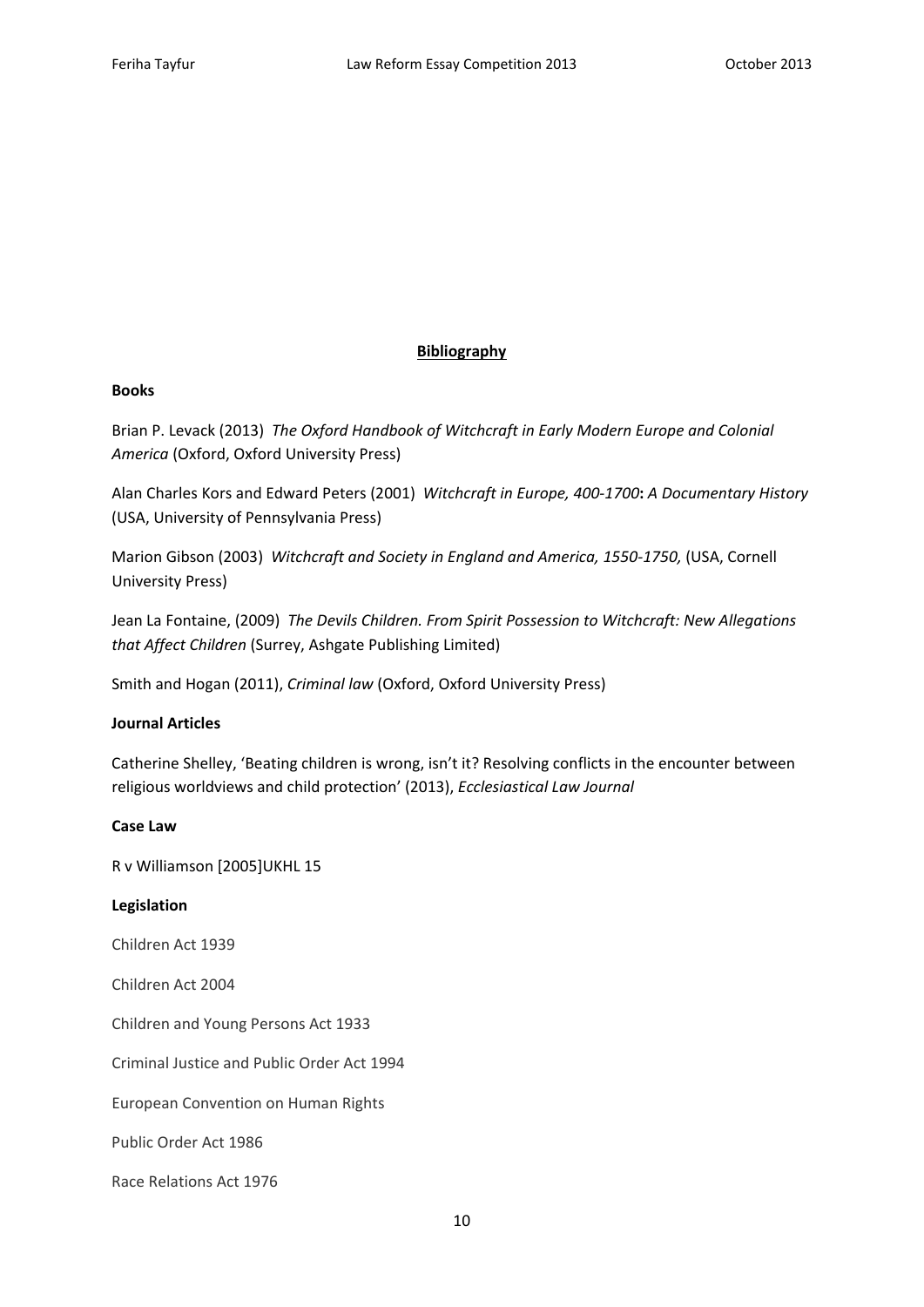Witchcraft Act 1735

# **Internet**

AFRUCA, *AFRUCA proposal to amend the Children and Young Persons Act 1933* , AFRUCA 01/06/13 (online). Available at: http://www.afruca.org/position‐paper/afruca‐proposal‐to‐amend‐the‐ children‐and‐young‐persons‐act‐1933/

Debbie Ayrio, *We need to prosecute those who brand children as witches*, Community Care, 02/03/2011 (online) http://www.communitycare.co.uk/2011/02/25/we-need-to-prosecute-thosewho-brand-children-witches/

Justin Bahunga, Tackling child abuse linked to faith or abuse, (Online) p. 15 Available at: http://www.afruca.org/wp‐content/uploads/2013/07/ECJ‐3‐4‐Faith‐based‐abuse.pdf

Vanessa Chambers, *The Witchcraft Act wasn't about women on brooms*,24/01/07 (online). Available at http://www.theguardian.com/commentisfree/2007/jan/24/comment.comment3

Agnus Crawford, *Fund to fight 'witchcraft' abuse*, BBC News UK, 20/09/07. Available at: http://news.bbc.co.uk/1/hi/uk/7003534.stm

Department for Education, *National action plan to tackle child abuse linked to faith or belief,* 14/08/12. Available at:

https://www.gov.uk/government/uploads/system/uploads/attachement\_data/file/175437/Action\_ Plan -Abuse linked to Faith or Belief.pdf

Lapidomedia staff*, London MP hold summit on 'witch' branding,* Lapidomedia, 18/04/12 Available at: http://www.lapidomedia.com/node/960

Parliament press release*: action plan to stop child abuse in the name of faith or belief,* 14/08/12 (online). Available at: https://www.gov.uk/government/news/action‐plan‐to‐stop‐child‐abuse‐in‐ the‐name‐of‐faith‐or‐belief

Parliament online, *Living heritage: religion and belief,* (online). Available at http://www.parliament.uk/about/living‐heritage/transformingsociety/private‐ lives/religion/overview/witchcraft/

Tom Pettifor, *This was brutal savage torture': Evil pair murdered boy they accused of witchcraft,* The Daily Mirror, 01/03/2012 Available at: http://www.mirror.co.uk/news/uk-news/this-was-brutalsavage‐torture‐evil‐748820

Eleanor Stobbart, Child abuse linked to accusations of "possession" and "witchcraft", 2006 (online) p. 21. Available at: http://217.35.77.12/CB/england/research/pdfs/2006/RR750.pdf

Alexandra Topping, *Accusations of witchcraft are part of a growing patter of child abuse in the UK*, The Guardian, 01/03/2012 (online). Available at: http://www.theguardian.com/uk/2012/mar/01/accusations‐witchcraft‐pattern‐child‐abuse